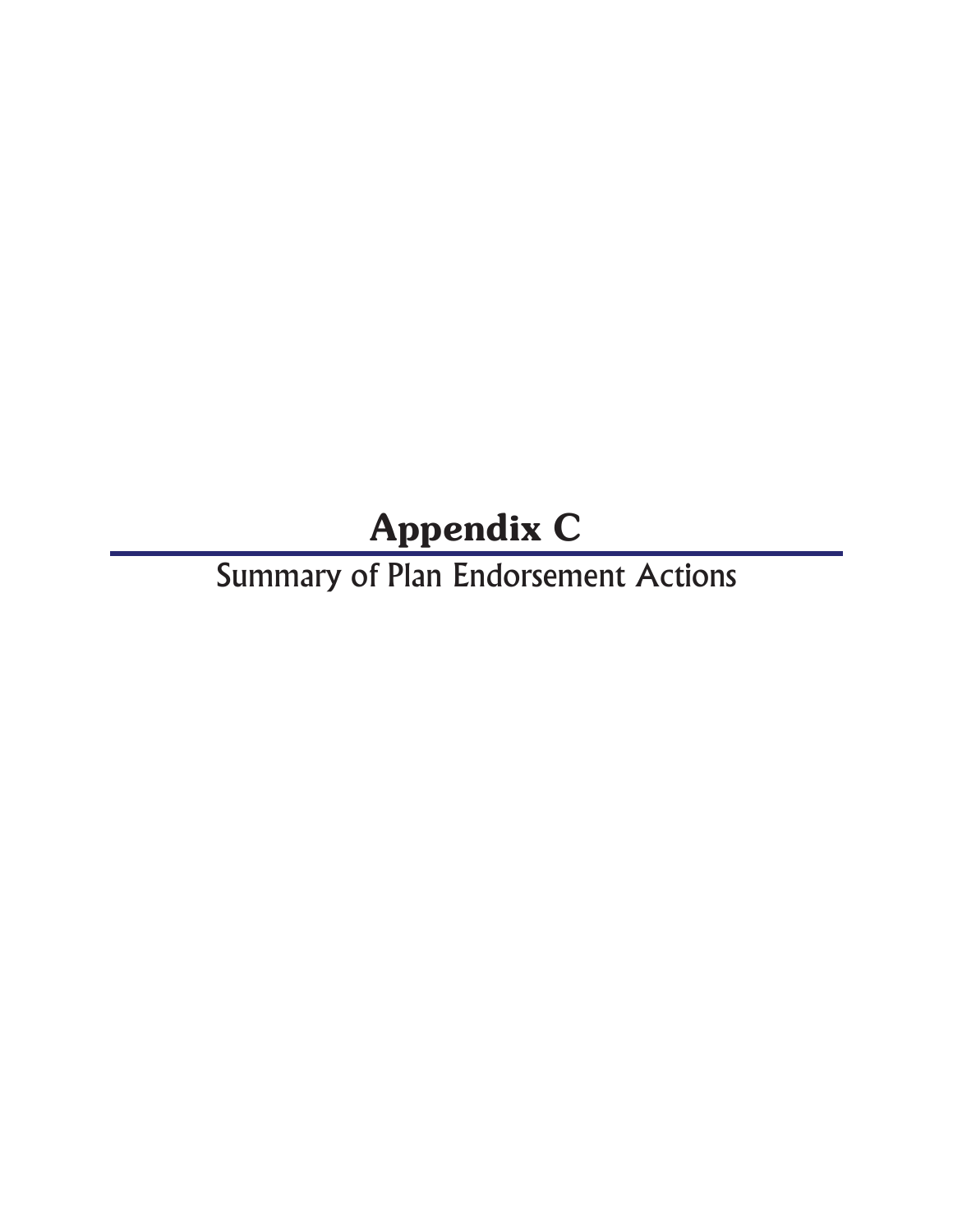## APPENDIX C

## Summary of Plan Endorsement Actions

On March 25, 2003, the Board of Supervisors released the draft *Implementation Plan* for review and comment. During the comment period, the city councils of the ten cities with existing expressway mileage reviewed the plan. Listed below is a summary of the cities' actions and comments. The final *Implementation Plan* was revised to reflect the comments received as appropriate.

| <b>City</b>   | <b>Date</b>     | <b>Action Taken</b>                                                                                                                                                                                                                                                                                 |
|---------------|-----------------|-----------------------------------------------------------------------------------------------------------------------------------------------------------------------------------------------------------------------------------------------------------------------------------------------------|
| Milpitas      | April 1, 2003   | Endorsed the plan.                                                                                                                                                                                                                                                                                  |
| San Jose      | May 5, 2003     | The Council's Building Better Transportation committee approved the plan<br>with the following comments:                                                                                                                                                                                            |
|               |                 | Include in the document a statement about the community's request that<br>the culvert adjacent to San Tomas Expressway be covered and used as<br>a landscaped walkway.                                                                                                                              |
|               |                 | A mechanism is needed to seize opportunities that come along in<br>between the 3-year plan update cycles.                                                                                                                                                                                           |
|               |                 | The full City Council received the committee's report on May 20 with no<br>further comments.                                                                                                                                                                                                        |
| Campbell      | May 6, 2003     | Approved the plan with the following comments:                                                                                                                                                                                                                                                      |
|               |                 | Recommend that the County with VTA pursue local matching funds for<br>$\bullet$<br>the San Tomas Expressway/Hamilton LOS improvement project.                                                                                                                                                       |
|               |                 | Reiterated the City's position of not supporting a closure of the East<br>$\bullet$<br>Sunnyoaks Avenue on-ramp to San Tomas Expressway.                                                                                                                                                            |
| Saratoga      | May 7, 2003     | Endorsed the plan.                                                                                                                                                                                                                                                                                  |
| Sunnyvale     | May 13, 2003    | Endorsed the plan with the following comments:                                                                                                                                                                                                                                                      |
|               |                 | Future improvements at the intersection of Central Expressway/Mary<br>$\bullet$<br>Avenue and Lawrence Expressway/Tasman Drive should be listed with<br>the notation that local and regional LOS standards are not projected to<br>be violated at these locations within the timeframe of the plan. |
|               |                 | Encourage the County of Santa Clara to pursue shared cooperative<br>$\bullet$<br>local match funding with adjacent local jurisdictions for expressway<br>capital project needs.                                                                                                                     |
|               |                 | VTP 2020 Local Streets and County Roads program funds should be<br>made available for expressways improvements.                                                                                                                                                                                     |
| Cupertino     | May 19, 2003    | Endorsed the plan.                                                                                                                                                                                                                                                                                  |
| Santa Clara   | May 20, 2003    | Endorsed the plan.                                                                                                                                                                                                                                                                                  |
| Los Altos     | May 27, 2003    | Endorsed the plan.                                                                                                                                                                                                                                                                                  |
| Mountain View | July 8, 2003    | Endorsed the plan.                                                                                                                                                                                                                                                                                  |
| Palo Alto     | August 14, 2003 | Endorsed the plan, including changes made at the request of the City's<br>Planning and Transportation Commission.                                                                                                                                                                                   |